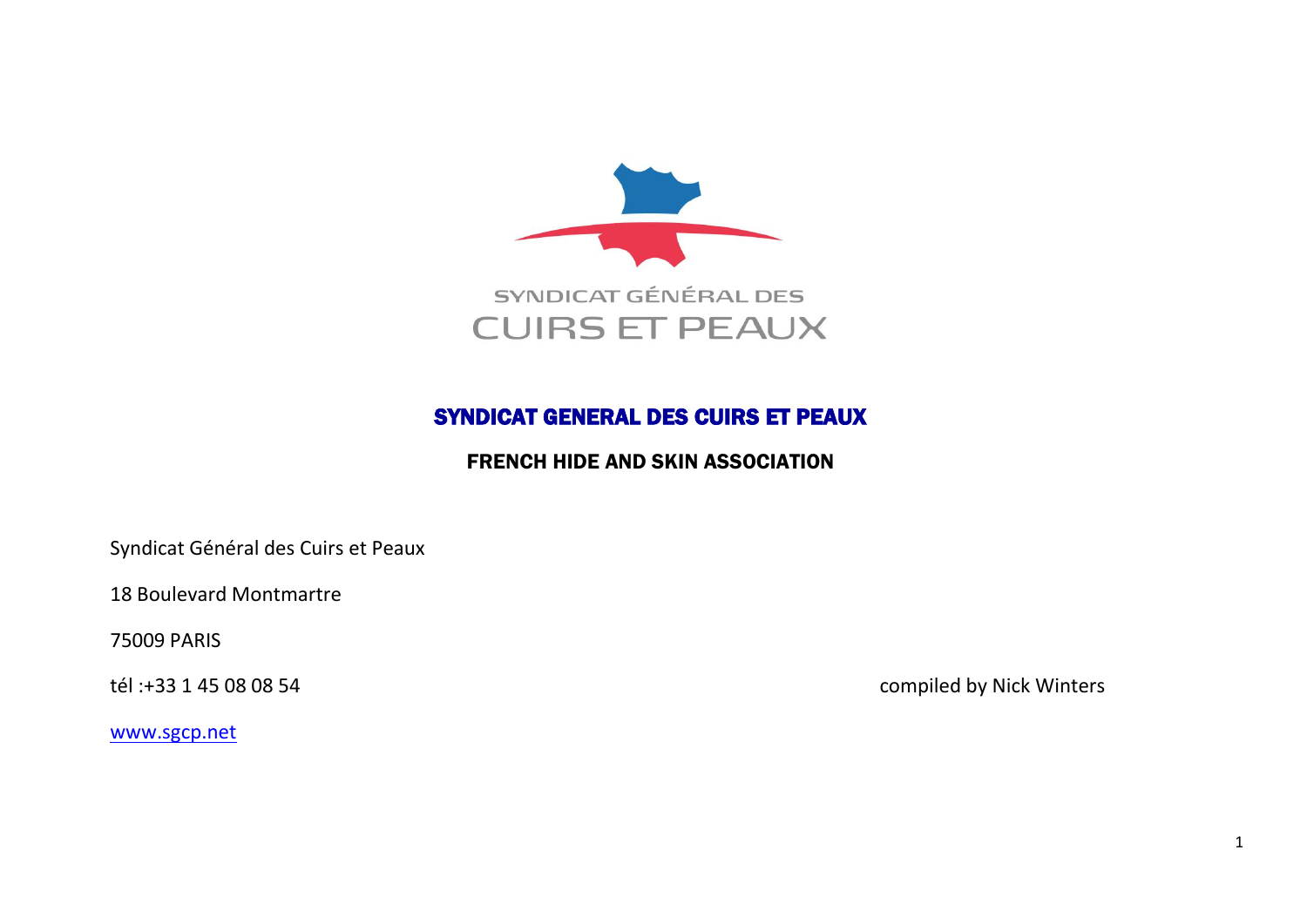## **OVERALL VIEW**

Hide prices were again at steadily high levels through to the end of the September when we started to see some cracks in the market.

The super luxury end went quiet with geopolitical problems in Russia and Ukraine and slower high end sales in China. Premium veal skin prices dropped 30% during November and December and enabled new players to enter this market again. Currency volatility was extreme with the EUR/USD losing 20% from July till the end of the year. This helped EU exports to the Far East. Lamb and sheepskin prices were subdued throughout the year with Turkey, France's biggest buyer particularly quiet due to the Russian embargo and devaluation of the rouble.

For the first half of the year Veal skin prices averaged about EUR 8.50/kg salted exw for the traditional 12/16 kgs range and ended at EUR 6.00/kg by the end of the year.

The famous French dairy cows traded in a range of USD 94-101.00 per hide CIF ASIAN PORT. Sales of bovine hides to China increased 18.9% compared to 2013.

Italy remains the number one buyer of French hides taking about 75% of the total exports.

France remains the third largest exporter of raw hides with a 7% market share of world exports.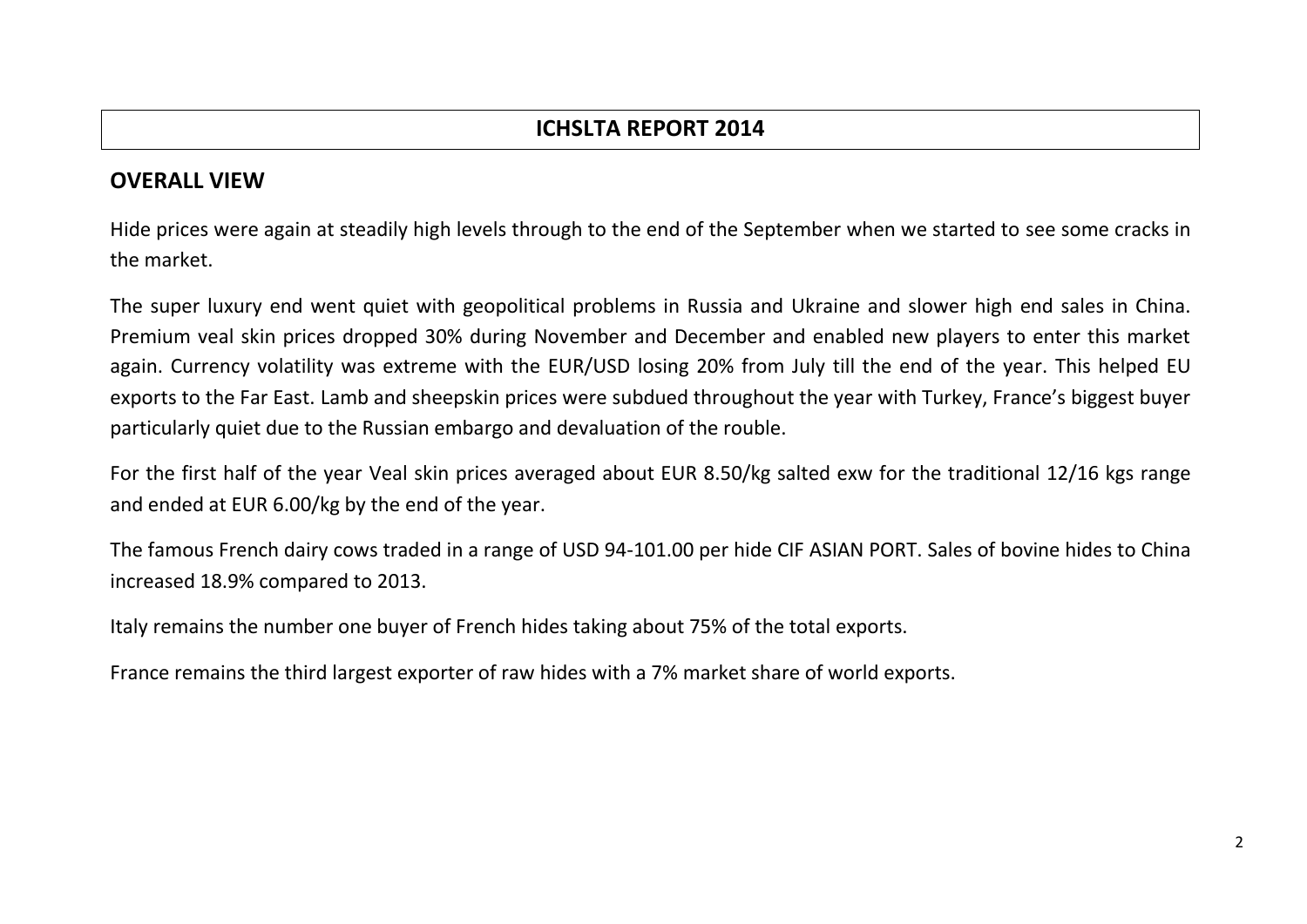## **MAIN PRODUCTION FACTS**

The French cattle herd is slightly up +(0.6%) at 19,286 million head. The EU 28 state cattle herd is reported at 89,117 million head up 0.9% compared to 2013. EU 28 state kill expressed in tonnes of beef increased 3.0% in 2014.

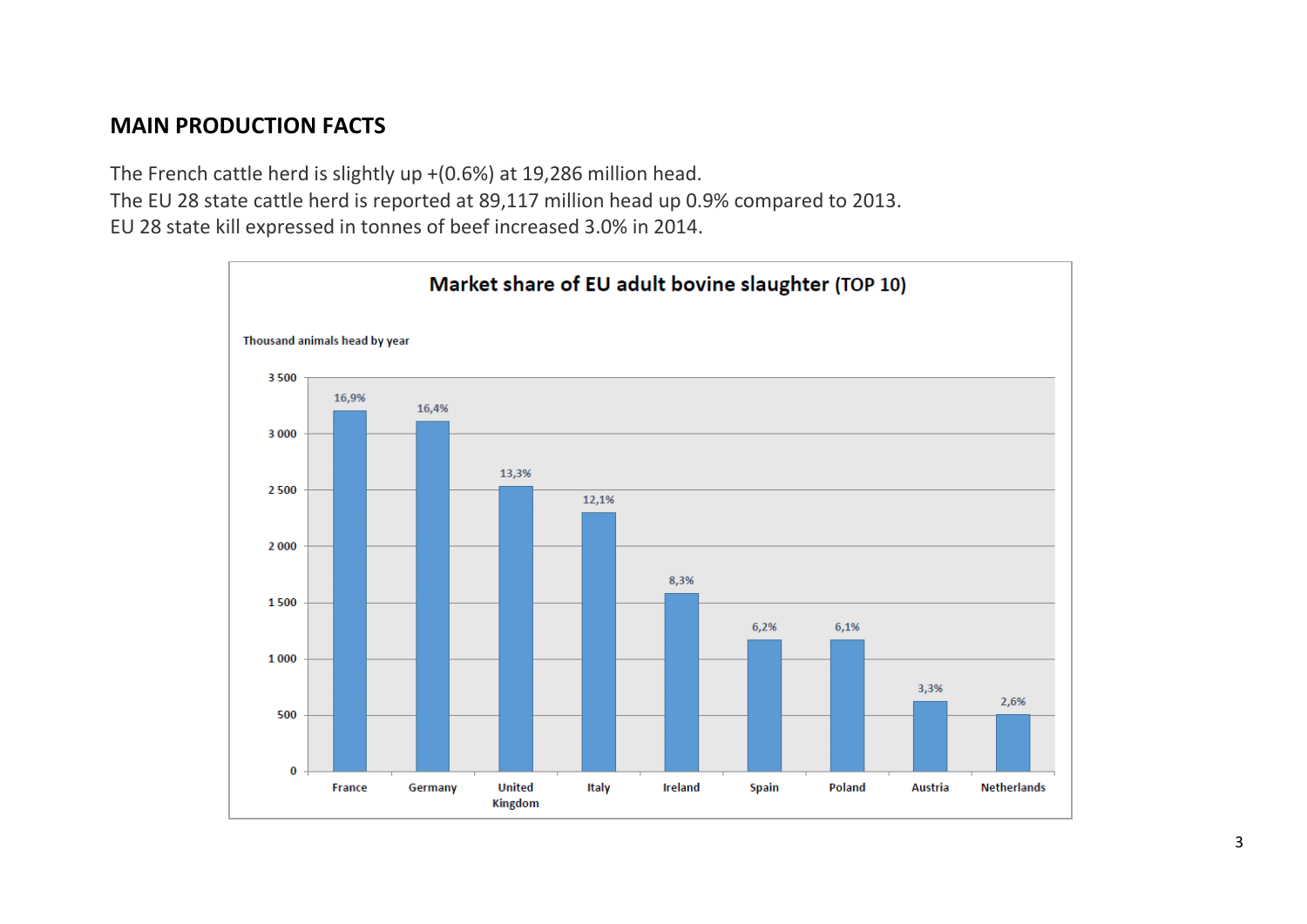Major increases were seen in Ireland, heifers up 6.7% and steers up 12.9%, Germany- cow kill up 4.9% to 1.274 million head and the UK steer kill up 7.7% at 984 000 head. The combined European production is expected to drop 1% during 2015 to 6 512 000 tonnes.

For information: The combined estimated adult bovine kill in the EU 28 is about 19/19.2 million head.

French Bovine Kill figures ended at 3.348 million head. This is 0.5% above levels of 2013. The biggest increase was on Cows up 2.7% with a total of 1.703 million slaughtered. Male bovine cattle were down 2.7% with a total of 1.210 million head. Heifers were steady at 434 600 head killed.

French bovine production is expected to increase strongly in 2015. Dairy farmers will bring cattle to slaughter rather than keep their animals during low dairy returns. The Total cow kill is expected to increase about 6.0% in 2015. Bull kills expected to increase about 2% with more being slaughtered in the later part of the year. Overall we expect the French Bovine kill to increase about 5%.